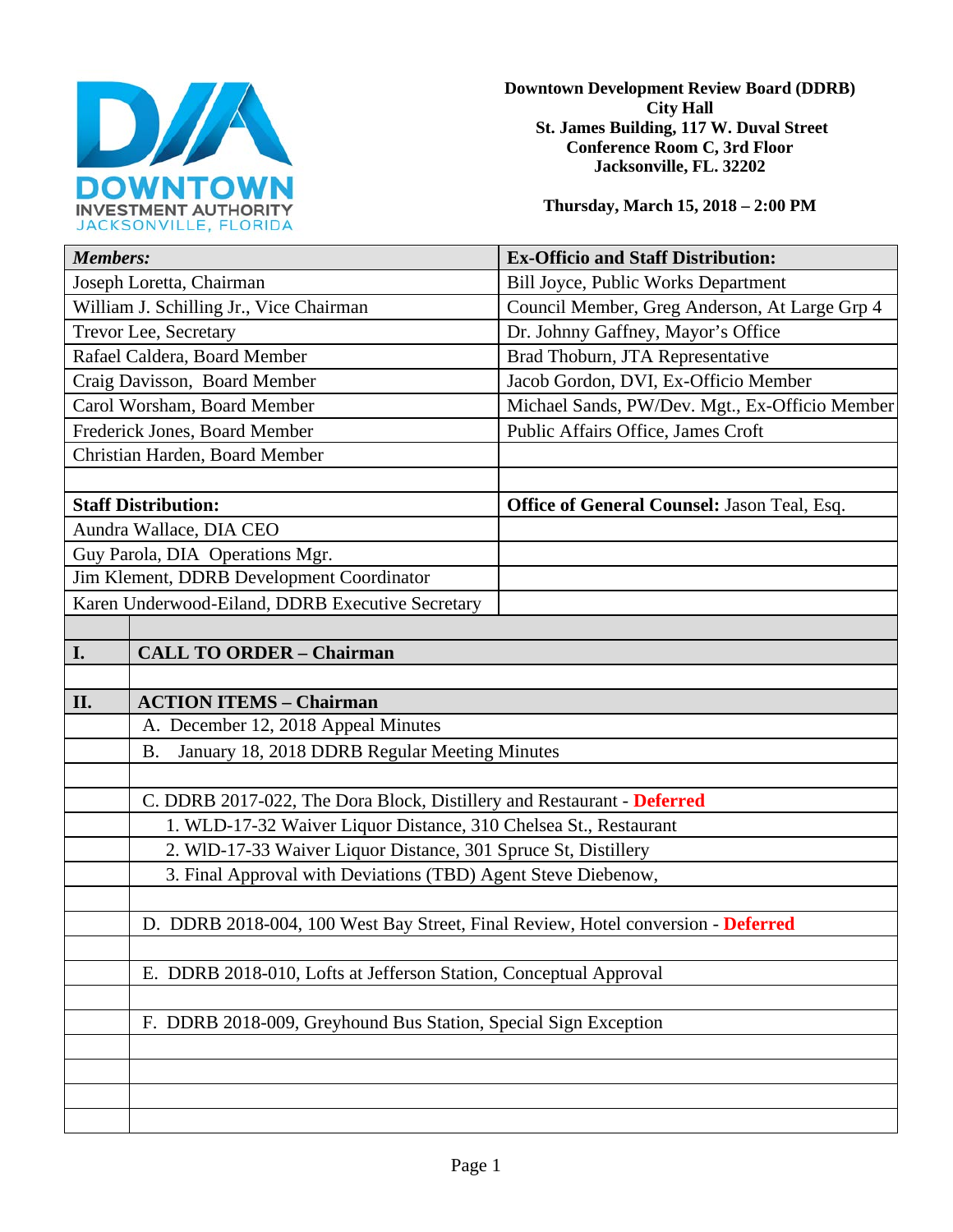| Ш.   | <b>INFORMATION/DISCUSSION ITEMS Chairman</b>                                    |  |
|------|---------------------------------------------------------------------------------|--|
|      |                                                                                 |  |
| IV.  | <b>OLD BUSINESS - Chairman</b>                                                  |  |
|      |                                                                                 |  |
| V.   | <b>NEW BUSINESS - Chairman</b>                                                  |  |
|      |                                                                                 |  |
|      | Discussion of DDRB 2018-006, Main & Forsyth Parking Garage (TBD March 28 or 29) |  |
|      |                                                                                 |  |
| VI.  | <b>PUBLIC COMMENTS - Chairman</b>                                               |  |
|      |                                                                                 |  |
| VII. | <b>ADJOURNMENT - Chairman</b><br><b>Next Scheduled Meeting: April 19, 2018</b>  |  |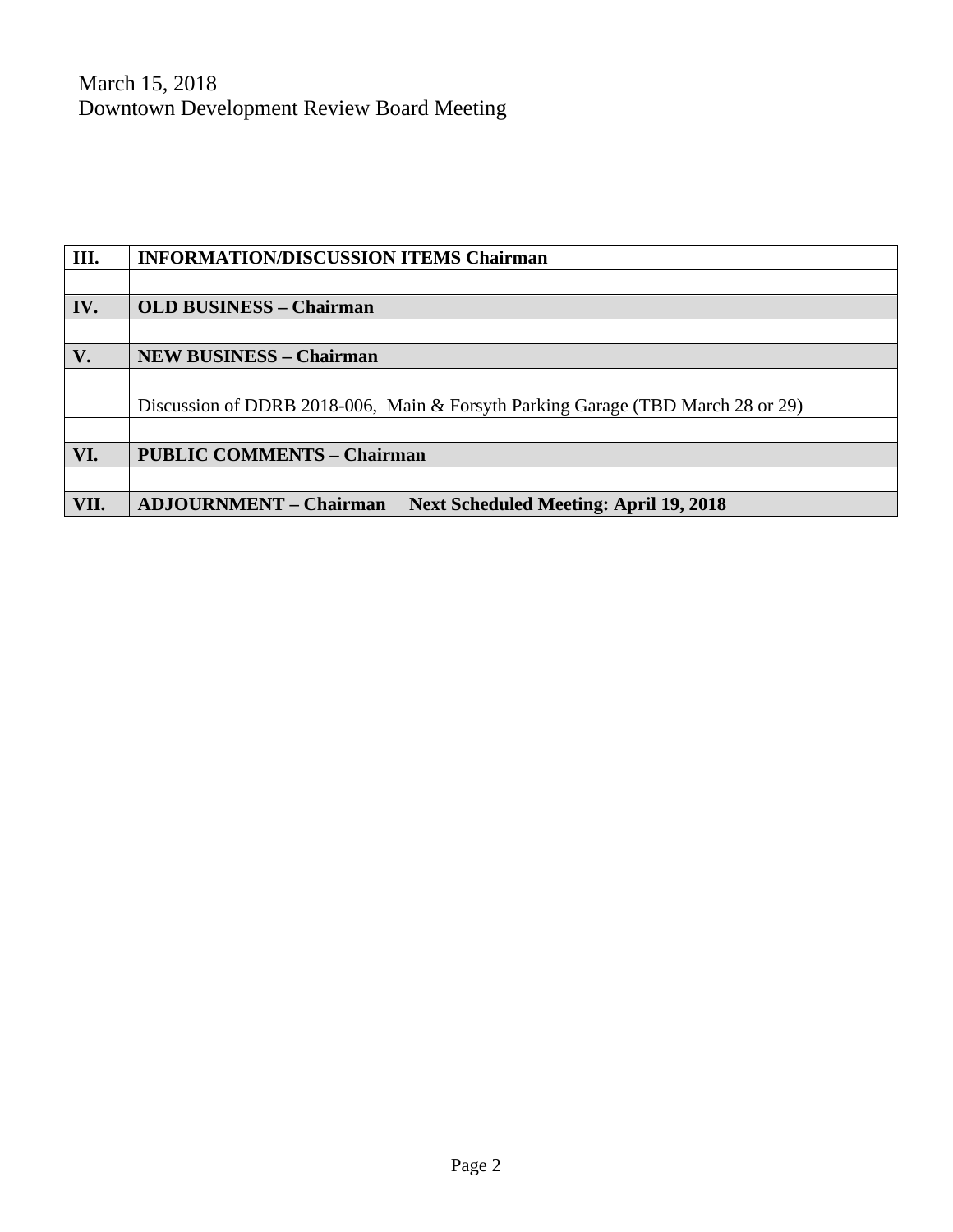

*Thursday, March 15, 2018 - 2:00 p.m.*

# *MEETING* **MINUTES**

**Board Members Present:** J. Loretta, Chair; B. Schilling, Vice Chair; R. Caldera; C. Davisson; C. Harden; F. Jones and C. Worsham

**Board Members Not Present:** T. Lee

**DIA Staff Present:** Guy Parola, Operations Manager; Jim Klement, Development Redevelopment Coordinator and Karen Underwood-Eiland, Executive Assistant

**Representing Office of the Mayor:** Dr. Johnny Gaffney

**Representing Office of City Council:** Greg Anderson

**Representing Office of General Counsel:** Jason Teal

#### **I. CALL TO ORDER**

#### **Meeting Convened: 2:10 p.m.**

Chairman Loretta called the meeting to order at 2:10 p.m. and the members identified themselves for the record.

Chairman Loretta asked anyone wishing to speak on a particular project to complete a public speaker card and to provide them to Karen. He also reminded Board Members to disclose any ex-parte communication with any of the applicants presenting projects today or conflicts of interest prior to the item being addressed by the Board.

### **II. ACTION ITEMS**

### **A. DECEMBER 12, 2018 COUNCIL REMAND OF APPEAL REVIEW 2017-0673 FOR VENTURES MULTI-FAMLY DEVELOPMENT SOUTHBANK APPEAL MINUTES**

**A MOTION WAS MADE BY BOARD MEMBER HARDEN AND SECONDED BY BOARD MEMBER WORKSHAM APPROVING THE DECEMBER 12, 2018 APPEAL MINUTES.**

### **THE MOTION PASSED UNANIMOUSLY 7-0-0.**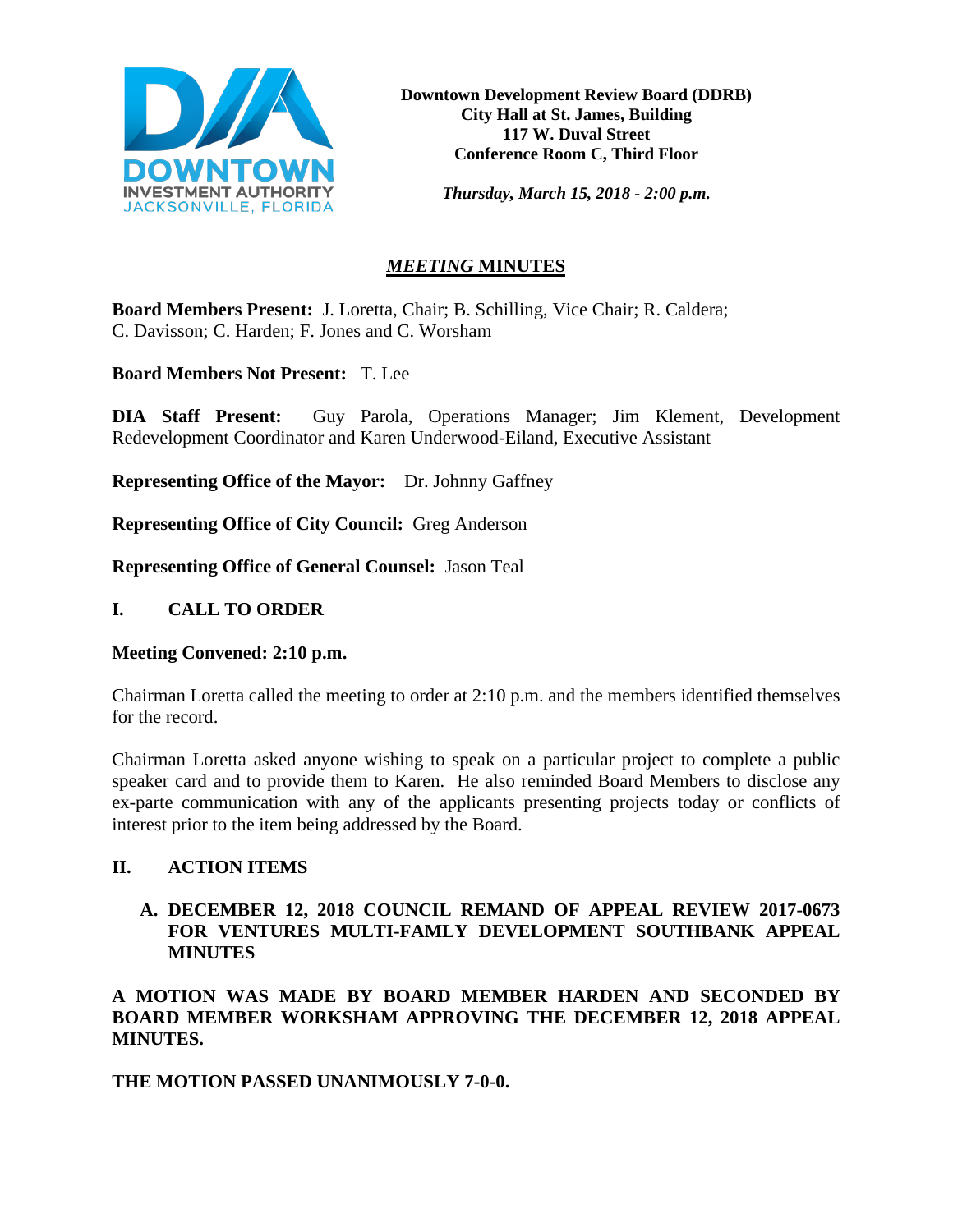## **B. APPROVAL OF THE JANUARY 18, 2018 DDRB REGULAR MEETING MINUTES.**

## **THE MOTION PASSED UNANIMOUSLY 7-0-0.**

### **C. DDRB 2017-022, REQUEST FOR THE DORA BLOCK, FINAL APPROVAL.**

- 1. WLD-17-32 Waiver Liquor Distance, 310 Chelsea Street Restaurant
- 2. WLD-17-33 Waiver Liquor Distance, 301 Spruce Street Distillery
- 3. Final Approval with Deviations (TBD) Agent Steve Diebenow

#### **This item was deferred.**

## **D. DDRB 2018-004, 100 WEST BAY STREET, FINAL REVIEW, HOTEL CONVERSION**

#### **This item was deferred.**

### **E. DDRB 2018-010, LOFTS AT JEFFERSON STATION, CONCEPTUAL APPROVAL.**

Jim Klement provided a summary of the project.

Ryan Hoover gave a PowerPoint Presentation to the Board.

Chairman Loretta asks to have some percentage based as wall versus screen mesh material on the southern façade at the Final Approval.

Council Member Anderson asked if the parking met the criteria, was any opportunity to think about creating connectivity for bike paths and an opportunity to create space between buildings on the western edge.

### **A MOTION WAS MADE BY BOARD MEMBER HARDEN AND SECONDED BY BOARD MEMBER SCHILLING APPROVING DDRB APPLICATION 2018-10. FOR CONCEPTUAL APPROVAL WITH THE FOLLOWING CONDITIONS:**

- **1. Prior to Final Approval by the DDRB, the applicant shall receive a deviation from §656.361.14** *River Views and Height of Buildings and Structures;* **to increase building height from 60 feet to a maximum of 64 excluding appurtenances.**
- **2. Prior to Final Approval by the DDRB, the developer shall provide parking calculations showing code compliance with** *Sec. 656.361.16 Off-Street Parking Overlay* **or receive the appropriate deviation for code compliance.**
- **3. Prior to Final Approval by the DDRB, the developer shall show development compliance with the §656.361.20** *Streetscape Design Standards* **or receive the appropriate deviation.**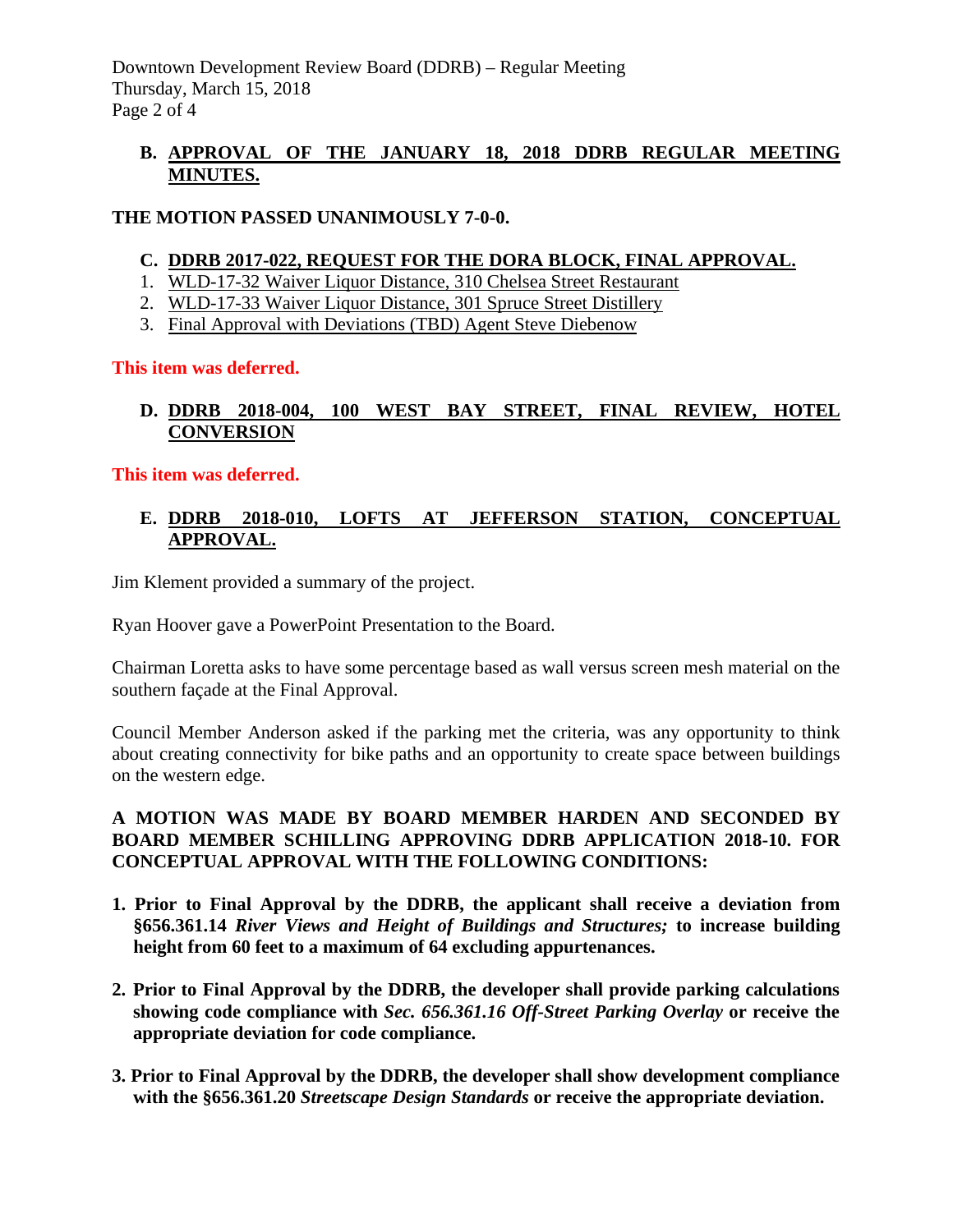Downtown Development Review Board (DDRB) – Regular Meeting Thursday, March 15, 2018 Page 3 of 4

 **Additionally, there was discussion from the Board as to clarifying the following design issues:**

- **A. Connectivity / linkage to the transit system to and from the development**
- **B. Provide analysis for parking addressing the deviations for parking**
- **C. Consideration of Bicycle usage, including paths and routes in area**
- **D Clarify Streetscape deviations as to required and provided, addressing pedestrian design**
- **F. Provide first floor / pedestrian treatment of sidewalks and parking garage to insure pedestrian consideration**
- **G. Appropriate screening of parking garage along first floor**
- **H. Sufficient screening of roof condensing units**
- **I. Traffic review to address the circulation concerns of "U turns" and "one –way traffic" and ingress and egress to project**
- **J. Compliance clarification with Comp Plan recreation for multi-family development.**

#### **THE MOTION PASSED UNANIMOUSLY 7-0-0**

#### **F. DDRB 2018-009, GREYHOUND BUS STATION, SPECIAL SIGN EXCEPTION.**

Jim Klement provided a summary of Application 2018-009.

Allan Iosue was present on behalf of the applicant Hamid Tabassian. A presentation was provided.

Board Member Fred Jones recused from voting on the project.

A MOTION WAS MADE BY BOARD MEMBER WORSHAM AND SECONDED BY BOARD MEMBER DAVISSON APPROVING DDRB APPLICATION 2018-009 SIGN EXCEPTION TO ALLOW MONUMENT TYPE.

THE MOTION PASSED 6-1(BOARD MEMBER JONES RECUSED) -0